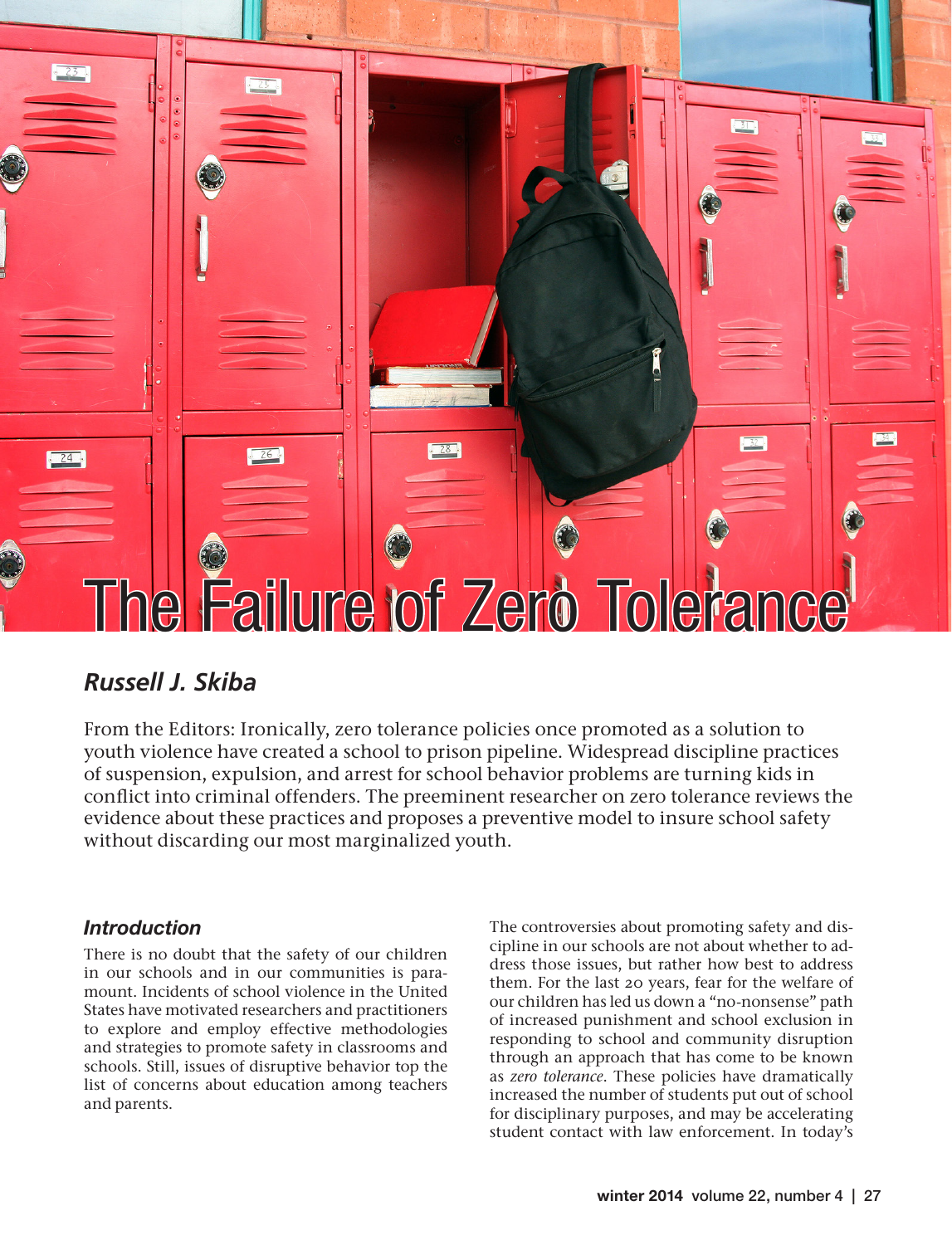climate it seems school leaders are being asked to make a tough choice between keeping their school safe and ensuring that all students have the continued opportunity to remain in the school learning environment. The message of zero tolerance is intuitively appealing. When disruption and disorder threaten our schools and communities, it becomes increasingly easy to accept the notion that greater authority and force are necessary in order to keep schools secure. Faced with the undeniable need to preserve the safety of our children, which of us

would not engage in strong actions for their sake when left with no alternative? The presumption that increased force was necessary in our schools motivated the vast social experiment called zero tolerance and has maintained it in one form or another for over 20 years.

*At the core of zero tolerance... is the presumption that strong enforcement can act as a deterrent to other potentially disruptive students.*

As that policy has been implemented in our schools and communities, however, its outcomes have led many to the realization that increasing punishment creates unintended consequences for children, families, and communities. Moreover, the data that has emerged from this 20-year social experiment has overwhelmingly failed to demonstrate that school exclusion and increasing levels of punishment keep our schools and streets safer. Instead, the data suggest that suspension, expulsion, and the increased use of law enforcement in school settings are themselves risk factors for a range of negative academic and life outcomes.

Are the goals of keeping our schools safe and keeping our students in school necessarily mutually exclusive? This article suggests that exclusionary, zero tolerance approaches to school discipline are not the best way to create a safe climate for learning. Increasingly, there are sound alternatives available to schools that can promote a safe school climate conducive to learning without removing large numbers of students from the opportunity to learn or creating a more negative school climate through increased punishment. Where did the philosophy of zero tolerance come from? What do we know about its effects?

# *The Rise of Zero Tolerance Philosophy*

In the United States in the 1980s and 90s, fears concerning violence in schools and classrooms led to a dramatic increase in the implementation

of so-called zero tolerance school discipline policies. The first recorded use of the term appears to be the reassignment of 40 sailors for drug usage on a submarine in the Norfolk, Virginia, shipyard. Although the policy was controversial from the start, it also found influential supporters. Not long after this first incident, First Lady Nancy Reagan appeared with the Secretary of the Navy to highlight the new "no-nonsense" approach to drug enforcement. Indeed, one can imagine that it was the First Lady's influence that moved the philoso-

phy forward. By 1986, the Reagan Administration had proposed the first zero tolerance legislation for our nation's schools, although the bill was defeated in Congress.

Yet in an era in which it was widely believed

that schools were being overwhelmed by violence, the term zero tolerance resonated. Although data has since refuted this presumption school violence has stayed relatively stable for 30 years—school districts in the late 1980s and early 90s began reframing their disciplinary policies to increase both the number and the length of suspensions and expulsions for an ever-widening range of infractions, including fighting (or witnessing fights), wearing hats, even failure to complete homework. The Clinton Administration and Congress soon jumped on the bandwagon, passing the Gun Free Schools Act in 1994, mandating a one calendar year expulsion for possession of firearms on school grounds.

At the core of zero tolerance philosophy and policy is the presumption that strong enforcement can act as a deterrent to other potentially disruptive students. Relying primarily upon school exclusion—out-of-school suspension and expulsion and increases in security and police presence—the philosophy of zero tolerance is based on the "broken-window" theory. The theory is that communities must react to even minor disruptions in the social order with relatively strong force in order to "send a message" that certain behaviors will not be tolerated. Conversely, zero tolerance advocates believe that the failure to intervene in this way allows the cycle of disruption and violence to gain a solid toehold in our schools and community.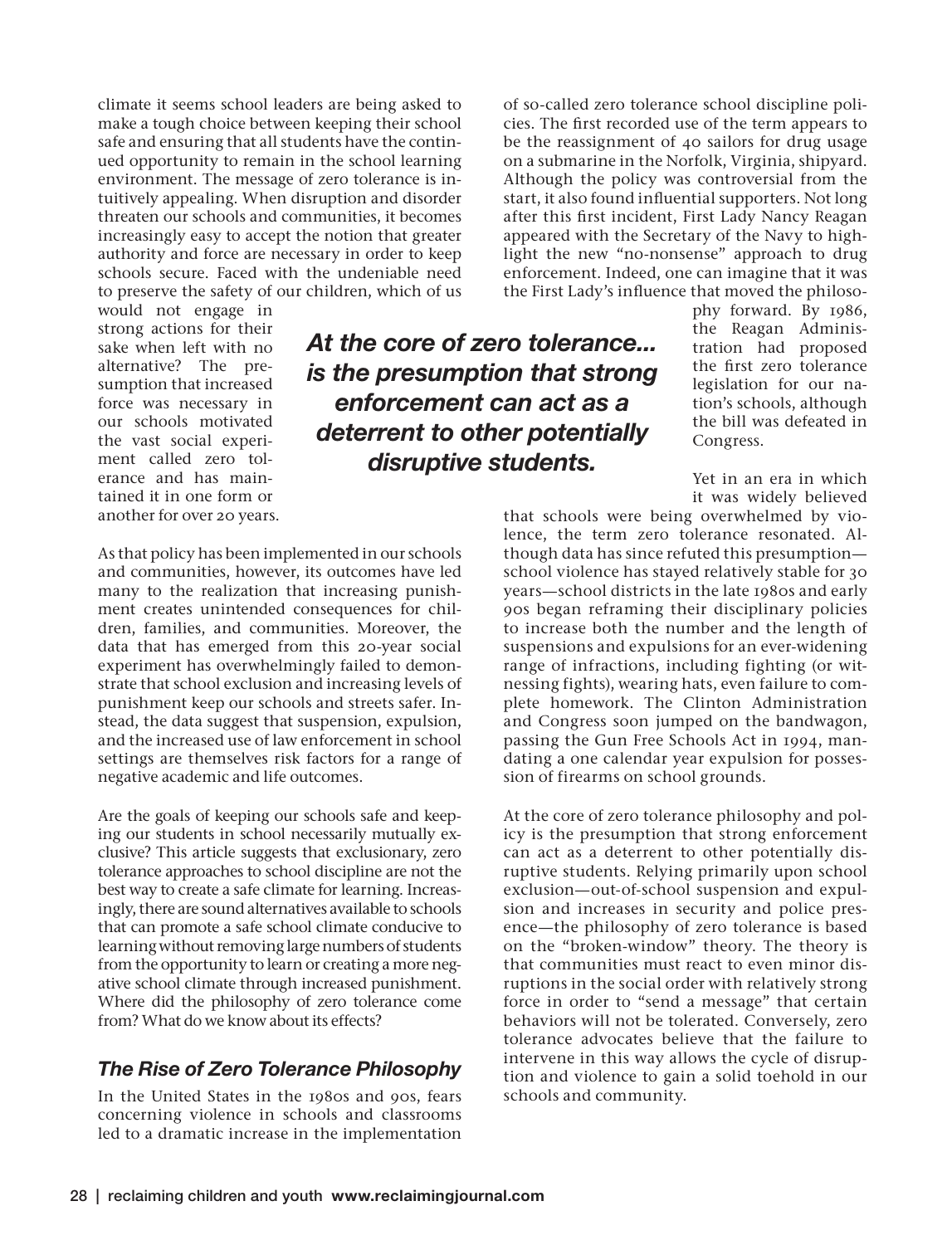# *The Effects of Zero Tolerance*

Since the philosophy of zero tolerance is to treat all incidents as worthy of severe intervention, it is not surprising that there have been literally thousands of incidents in the United States in which the punishment seems out of scale to the offense. News reports have documented a seemingly endless stream of cases in which students in U.S. schools have been suspended or expelled for bringing a knife in a lunchbox to cut chicken, pointing a gun drawn on paper at classmates, bringing a plastic axe to school as part of a Halloween costume, or calling one's mother stationed in Iraq on a cell phone. Some of these cases have led to community outrage, even lawsuits. Zero tolerance policies in Fairfax County, Virginia, recently became the center of intense controversy when a successful student-athlete committed suicide after his removal from school for possession of a legal but controlled substance (St. George, 2010).

Similar unfortunate incidents have followed the rise of increased police presence in schools. In Toledo, Ohio, a 14-year-old girl was arrested for a dress code violation when she came to school wearing a midriff shirt. In Palm Beach, Florida, a 14-year-old student with disabilities was arrested after he was caught stealing \$2 from a classmate; although it was his first arrest, he was held for six weeks in an adult jail. The prosecutor filed adult felony charges but dropped them after a crew from *60 Minutes* arrived at the boy's hearing. In Chicago, Illinois, in 2009, two dozen 11- to 15-year-old students in a charter school were arrested and detained overnight for a food fight.

# *No data exist to show that out-of-school suspensions and expulsions reduce disruption or improve school climate.*

These incidents, noteworthy enough to be highlighted in the media, may well be only the tip of the iceberg in terms of how exclusionary policies have changed school outcomes. The use of out-of-school suspension has approximately doubled since 1973, and almost tripled for Black students (Kim, Losen, & Hewett, 2010). In some school districts, these increases have been dramatic. In Chicago, Illinois, after the implementation of zero tolerance in 1995, the number of expulsions rose from 81 to 1,000 three years later. Evidence suggests that the number of referrals to juvenile justice from schools is also increasing. In Pennsylvania, a 2010 report found that the number of referrals to juvenile justice has

tripled over a period of seven years. In Florida, there were over 21,000 arrests and referrals of students to the state's Department of Juvenile Justice in 2007- 2008. A large proportion of these school arrests or referrals are for misdemeanor offenses or disorderly conduct. This has resulted in complaints by judges who worry about clogging up the juvenile justice system and courts with behaviors that could have been managed in the classroom or at school.

# *Has Zero Tolerance Made our Schools Safer?*

Clearly, the rise of a punishment- and exclusion-based philosophy of school discipline has created very real consequences for students. Yet given the responsibility of educators to keep students safe, more extreme approaches to school discipline might well be viewed as justified if those approaches could be shown to lead reliably to safer or more orderly school climates. Ultimately then, the most important question in examining zero tolerance is its effectiveness. Does the data show that zero tolerance has led to improvements in student behavior or school safety? Does it do so fairly and equitably for all students? The question might be framed as one of costs and benefits. Does the removal of troublesome students from school reduce disruption and improve school climate enough to offset the inherent risks to educational opportunity and school bonding that come from removing students from the school setting? Three criteria that we might use in judging the effectiveness of school removal are consistency of implementation, outcomes, and fairness of application across groups. In all of these areas, the data are surprising, often disconfirming what we commonly expect.

### *Inconsistency of Implementation*

A basic rule of intervention effectiveness is that, for an intervention or procedure to be effective, it must be implemented in the way it was intended. Procedures such as conflict resolution, for example, demand a high level of training of both staff and students—if that training does not occur, it is almost certain the procedure will be less effective. This criterion—often referred to as *treatment fidelity* or *treatment integrity*—means that, unless an intervention can be implemented with some degree of consistency, it is impossible to know whether it could be effective.

One of the common findings of studies about the application of school suspension and expulsion is its high rate of inconsistency. Rates of suspension and expulsion vary dramatically across schools and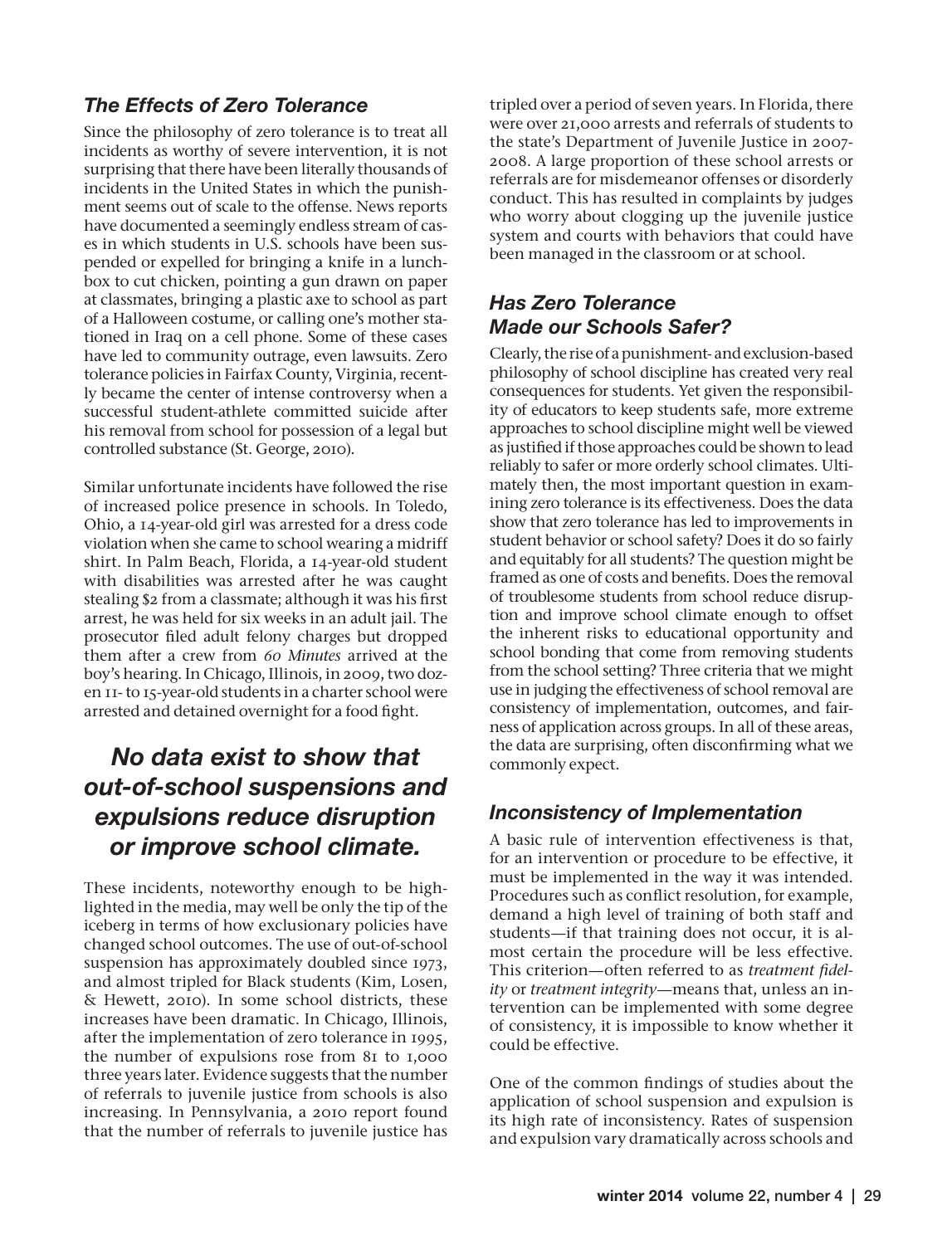school districts. Although one would presume that, as a more serious punishment, the use of school suspension would be reserved for more serious offenses, national data suggest that out-of-school suspension is used in response to a wide range of behavior from fighting to insubordination, and that only a small percentage of suspensions actually occur in response to behavior that threatens the safety or security of schools (Heaviside, Rowand, Williams, & Farris, 1998).

Further, although it is often presumed that suspension and expulsion are a direct response to student disruption, which student actually gets suspended or expelled is determined as much or more by the unique characteristics of that particular school. School climate and school governance, school demographics, and principal and teacher attitudes all play significant roles in determining the rate of school discipline. It is not surprising, for instance, that there are significantly higher rates of out-of-school suspension and expulsion at schools with principals who favor a zero tolerance approach (Skiba & Rausch, 2006).

# *Disciplinary removal appears to have negative effects on student outcomes and the learning climate.*

In short, there appears to be a high rate of inconsistency in the use of school suspension and expulsion, and its application is based as much on school attributes as on student behavior. It must be assumed that this failure to demonstrate treatment integrity limits the effectiveness of application of zero tolerance suspensions and expulsions.

# *Poor Outcomes*

No data exist to show that out-of-school suspensions and expulsions reduce disruption or improve school climate. If anything, disciplinary removal appears to have negative effects on student outcomes and the learning climate. A number of researchers have found that students suspended in late elementary school are more likely to receive office referrals or suspensions in middle school than students who had not been suspended, prompting some researchers to conclude that suspension may act more as a reward than as a punishment for many students (Tobin, Sugai, & Colvin, 1996). School rates of out-of-school suspension are moderately associated with lower graduation or

higher dropout rates and greater contact with the juvenile justice system (Council of State Governments Justice Center, 2011). Indeed, it has been documented that suspension or expulsion are used by some administrators as a tool for "pushout" in an attempt to rid the school of perceived troublemakers or those whose long-term chances of success at school are seen as low. Somewhat surprisingly, however, purging the school of such students does not improve school climate. Schools with higher rates of school suspension have been found to have lower parent and teacher ratings of school climate and school governance (American Psychological Association, 2008). Most importantly, schools with higher suspension and expulsion rates have been found to have lower outcomes on statewide test scores, regardless of student demographics (Davis & Jordan, 1994). It is difficult to argue that zero tolerance approaches are necessary in order to safeguard an orderly and effective learning climate when schools that use school exclusion more have poorer academic outcomes.

# *Unfair Application*

One of the more consistent findings when looking at school discipline has been a high degree of racial disparity in school suspension and expulsion. In the United States, Black students are consistently suspended at rates two to three times higher than those for other students, and are similarly overrepresented in office referrals, expulsions, and corporal punishment. Those disparities have increased over the last 30 years. Although it is widely believed that racial disproportionality in discipline is an issue of poverty, not race, the data say otherwise: Statistical analyses show that racial gaps in discipline are as likely or more likely to occur in rich, suburban districts as they are in poor, urban districts (Wallace, Goodkind, Wallace, & Bachman, 2008).

Nor do the data support the widely-held perception that Black students earn a higher rate of school exclusion by acting out more. If anything, studies have shown that Black students are punished more severely for less serious and more subjective infractions. One study, "The Color of Discipline," explored the differences in infractions leading to office referrals between Black and White students. Where there were differences, White students were referred more than Black students for more objective offenses, such as smoking and vandalism, while Black students were referred more than White students for more subjective offenses, such as disrespect or loitering (Skiba, Michael, Nardo, & Peterson, 2002). Researchers since then have consistently found that disciplinary disparities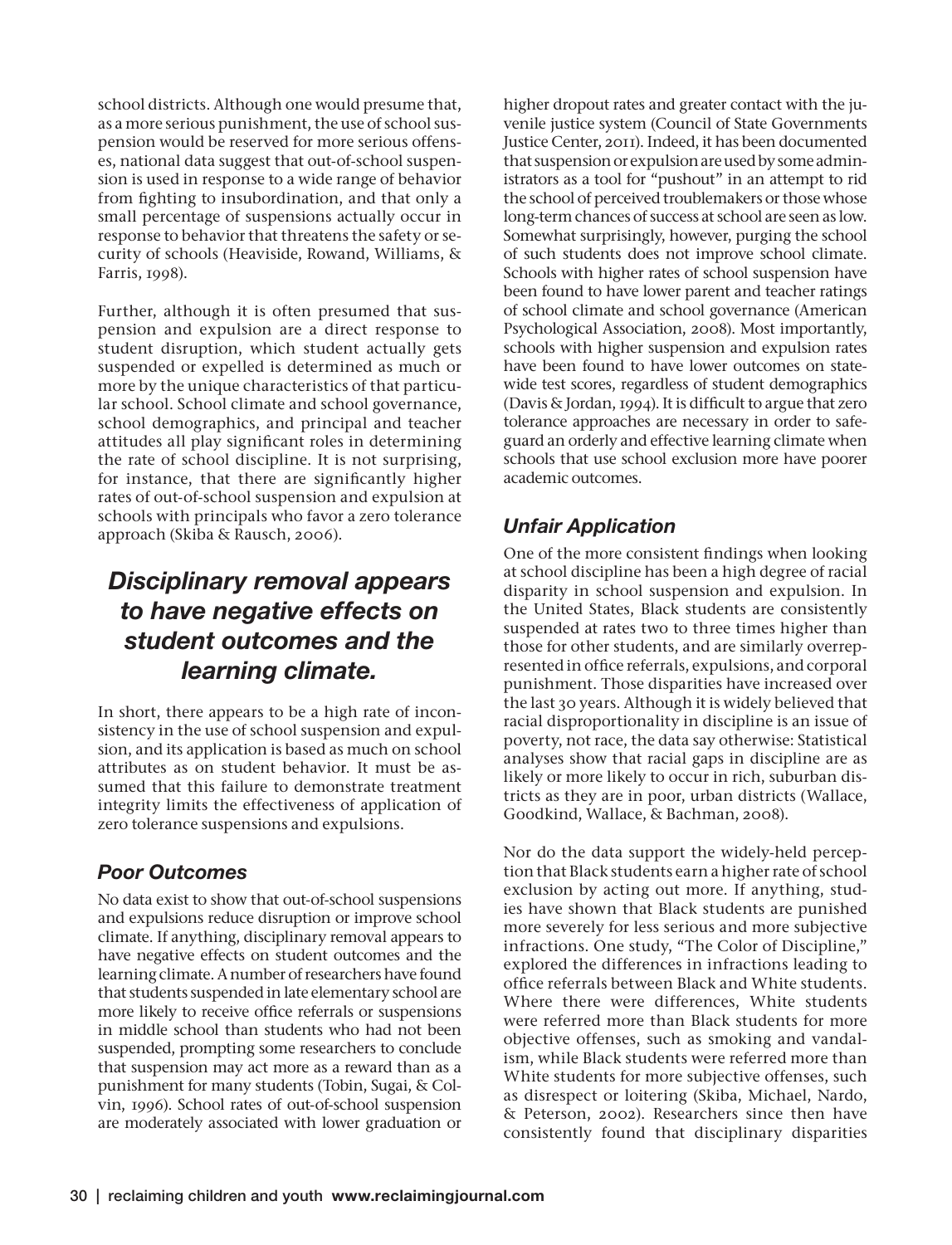between Black and White students occur most often in subjective categories, like defiance and disrespect. Some evidence suggests that these disparities are caused at least in part by cultural mismatch or insufficient training in culturally responsive classroom management (Vavrus & Cole, 2002).

### *What Have We Learned?*

Clearly, there was a hope in the United States in the 1990s that the increased surveillance and punishment associated with zero tolerance would send

a strong message that could deter violence, crime, and disruption in schools. Yet data that have accumulated since those policies were first implemented have been highly consistent in showing that such an approach simply has not worked in promoting

*While setting limits is often an important part of many programs, the effects of punishment are always unpredictable.*

improved student behavior or school safety. The American Psychological Association, in response to concerns about zero tolerance, commissioned a Zero Tolerance Task Force to study the approach and make recommendations. After a year of reviewing extensive research and documentation, that Task Force concluded that:

*An examination of the evidence shows that zero tolerance policies as implemented have failed to achieve the goals of an effective system of school discipline.... Zero tolerance has not been shown to improve school climate or school safety. Its application in suspension and expulsion has not proven an effective means of improving student behavior. It has not resolved, and indeed may have exacerbated, minority over-representation in school punishments. Zero tolerance policies as applied appear to run counter to our best knowledge of child development. By changing the relationship of education and juvenile justice, zero tolerance may shift the locus of discipline from relatively inexpensive actions in the school setting to the highly costly processes of arrest and incarceration. In so doing, zero tolerance policies have created unintended consequences for students, families, and communities.*  (American Psychological Association, 2008, p. 860)

Fortunately, during the last decade, there has also been considerable growth in knowledge of alternative strategies that appear to hold far more potential for reducing school disruption and ensuring the safety of students in school. What have we learned? Over five decades of study, behavioral psychologists have amassed data that should lead us to be highly skeptical of the effectiveness of punishment for changing the behavior of children. While setting limits is often an important part of many programs, the effects of punishment are always unpredictable. Rather than changing their behavior, children and youth are just as likely to respond to punishment with anger and aggression or running away. As many school districts relying on suspension and expulsion have found, students eventually become immune to a certain level of punish-

ment, requiring ever longer and more severe penalties. In schools and systems that rely solely on punishment to contain student behavior, more and more staff effort and resources are progressively devoted to a system that over time seems less and less

effective. This is not an abstract problem: Every year, our reliance on school exclusion for discipline means that the educational career and life course of students across the nation are disrupted, moving them away from educational success and toward increased contact with the justice system. Fortunately, there are alternatives.

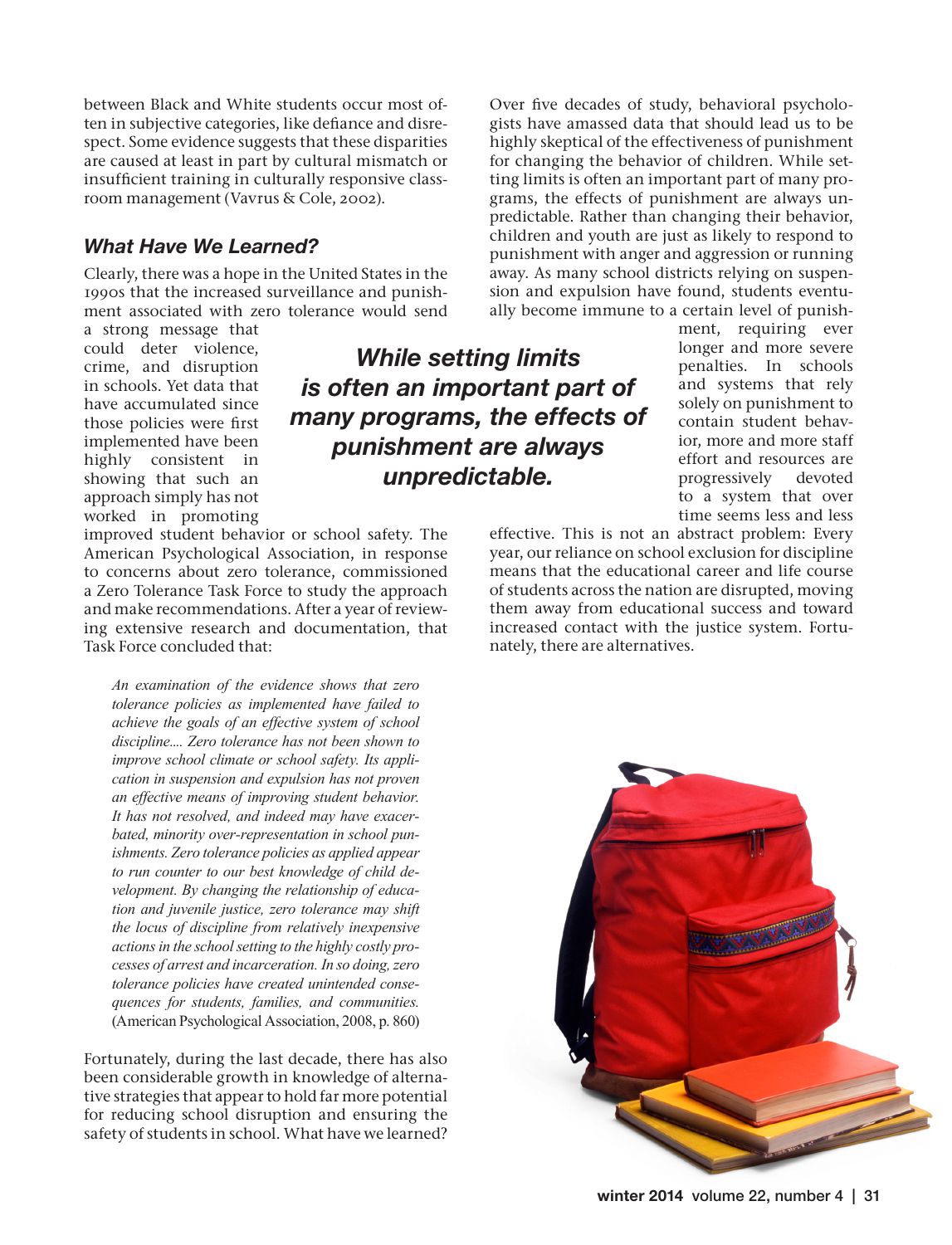# *Preventive Discipline*

In the last 10 to 15 years, a comprehensive model of preventive discipline and behavior support has begun to emerge as the model most likely to successfully address issues of safety, disruption, and discipline in schools. The approach is grounded in a primary prevention approach to mental health and behavior planning, targeting three levels of intervention simultaneously. First, school-wide prevention efforts, such as conflict resolution, improved classroom behavior management, and parental involvement, can help establish a climate less conducive to violence. At the second level, schools assess the seriousness of threats of violence and provide support to students who may be at-risk for violence and disruption through such interventions as mentoring, anger management screening, and teaching pro-social skills. Finally, schools that are prepared to prevent violence have plans and procedures in place to effectively respond to disruptive or violent behaviors that do occur, including school-wide discipline plans, procedures for individual behavior plans, and cross-system collaboration, especially between education and juvenile justice.

# *Appropriate strategies for handling misbehavior and teaching appropriate behavior can help prevent minor misbehavior from accelerating into a crisis.*

A preventive model of school discipline assumes that there is no one simple solution that can address all problems of school disruption. Rather, developing safe and orderly schools conducive to learning requires comprehensive, long-term planning, an array of effective strategies, and a partnership of education and juvenile justice, families, the community, and students themselves. The following have been demonstrated to be effective components of a comprehensive program to ensure school safety:

*• School-wide Behavioral Planning and Improved Classroom Management.* School-wide discipline plans and behavior support teams, through programs such as Positive Behavior Interventions and Supports, build the consistency and communication that is critical in effective responses to school disruption. Appropriate strategies for handling misbehavior and teaching appropriate behavior can help prevent minor misbehavior from accelerating into a classroom or school crisis.

- *• Social Emotional Learning.* Social instructional approaches can help establish a non-violent school climate, by teaching students alternatives to violence for resolving interpersonal problems.
- *• Parent and Community Involvement.* Rather than blaming parents as the cause of discipline problems, schools, courts, and communities are beginning to find that it is more useful and effective to include parents as active partners in the process of behavior planning.
- *• Early Screening for Mental Health Issues.* Early identification of students who may be at-risk for antisocial behavior or emotional disorders increases the chances of providing behavioral support to those students, so that unmet social and behavioral needs do not escalate into violence.
- *• School and District-wide Data Systems.* Improved data collection on discipline, office referrals, and law enforcement contact, and in particular the disaggregation of such data by race and ethnicity, can be used to evaluate school and district progress in handling both major and minor disciplinary incidents. Disaggregation of those data for those groups who have been disproportionately affected by school discipline is key in bringing equity to our school discipline systems.
- *• Effective and Ongoing Collaboration.* Reducing referrals to juvenile justice and school-based arrests will require collaboration between education, juvenile justice, and law enforcement in order to develop effective alternative strategies, such as restorative justice, that can contribute to school safety while reducing the risk of student involvement in the juvenile justice system.

# *Conclusion*

In the nineteenth century, the dunce cap served as a potent symbol of the prevailing belief that failure to learn was a character flaw that could not be remediated. In the intervening years, we have come to understand that mistakes are simply the first step in the learning process and that, with perseverance and improved teaching, all students can learn. We are due for a similar realization with respect to student misbehavior. We can no longer afford simply to throw away those who transgress in our schools, especially when such exclusions continue to disproportionately impact those who have been marginalized throughout our history. The cost to